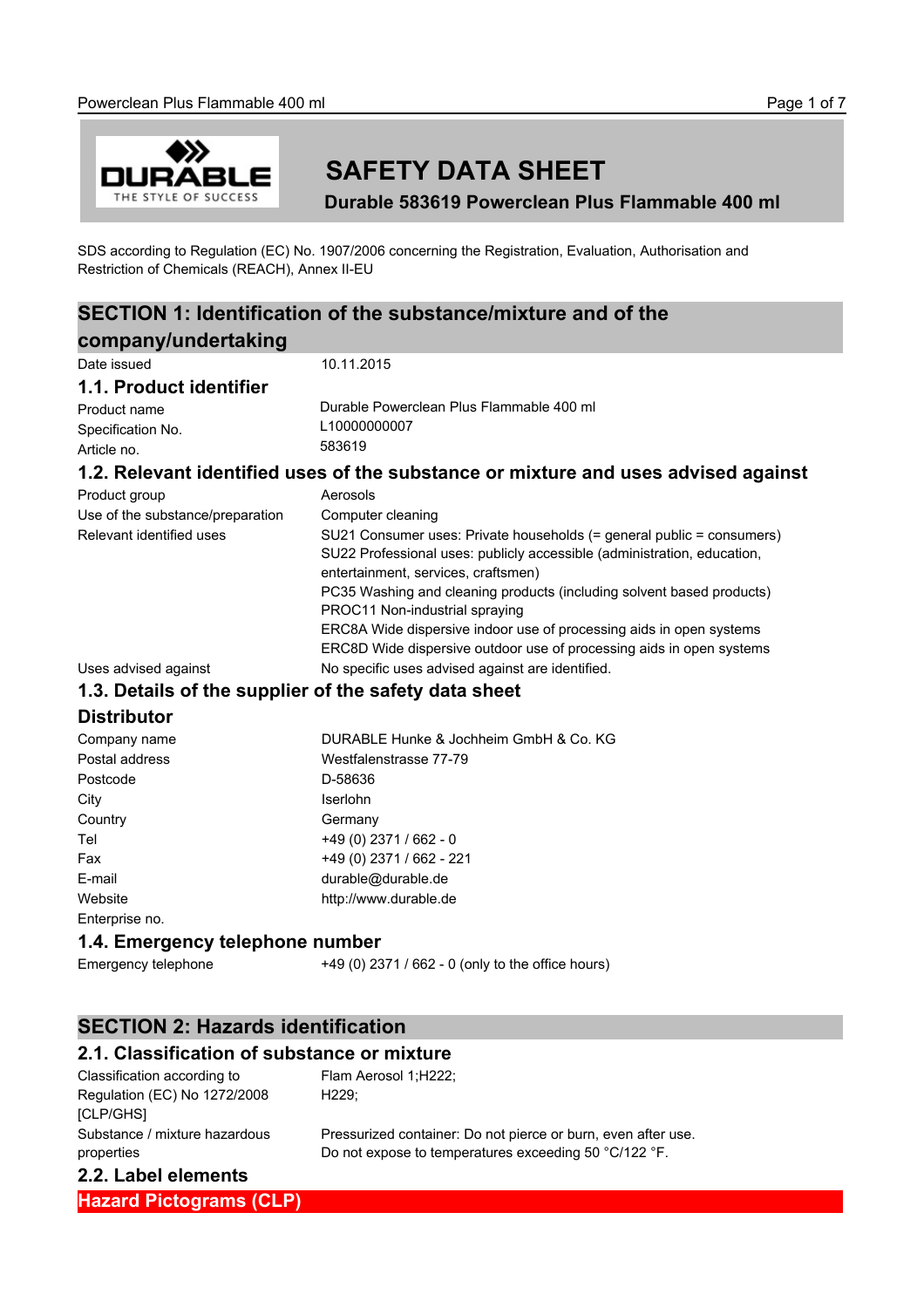

| $\boldsymbol{\mathcal{F}}$ |                                                                                                        |  |
|----------------------------|--------------------------------------------------------------------------------------------------------|--|
| Composition on the label   | Butane, Propane                                                                                        |  |
| Signal word                | Danger                                                                                                 |  |
| <b>Hazard statements</b>   | H222 Extremely flammable aerosol.                                                                      |  |
|                            | H229 Pressurised container: May burst if heated.                                                       |  |
| Precautionary statements   | P102 Keep out of reach of children.                                                                    |  |
|                            | P260 Do not breathe spray.                                                                             |  |
|                            | P210 Keep away from heat, hot surfaces, sparks, open flames and other<br>ignition sources. No smoking. |  |
|                            | P211 Do not spray on an open flame or other ignition source.                                           |  |
|                            | P251 Pressurized container: Do not pierce or burn, even after use.                                     |  |
|                            | P410 + P412 Protect from sunlight. Do no expose to temperatures exceeding                              |  |
|                            | 50 °C/122°F.                                                                                           |  |
| 2.3. Other hazards         |                                                                                                        |  |
| Description of hazard      | Skin contact: May be slightly irritating on protracted or repeated exposure.                           |  |
|                            | Skin contact may cause redness, smarting and itching.                                                  |  |
|                            | Vapour or splashes to the eyes may cause redness, smarting and discomfort.                             |  |
|                            | Inhalation of high contents may cause headache, nausea and dizziness.                                  |  |
|                            | Inhalation of aerosol/spray mist may cause slight irritation in the upper                              |  |
|                            | respiratory tract with symptoms like coughing and sneezing.                                            |  |
|                            | Aerosol containers can explode when heated, due to excessive pressure build-                           |  |
|                            | up.                                                                                                    |  |
|                            | Extremely flammable.                                                                                   |  |
| Environmental effects      | This product does not contain any PBT or vPvB substances.                                              |  |

## **SECTION 3: Composition/information on ingredients**

| 3.2. Mixtures      |                                                                                                                      |                                                          |                 |
|--------------------|----------------------------------------------------------------------------------------------------------------------|----------------------------------------------------------|-----------------|
| <b>Substance</b>   | <b>Identification</b>                                                                                                | <b>Classification</b>                                    | <b>Contents</b> |
| <b>Butane</b>      | CAS no.: 106-97-8<br>EC no.: 203-448-7<br>Index no.: 601-004-00-0<br>Synonyms: Butane                                | $F +: R12$<br>Flam. gas 1; H220<br>Press, Gas<br>Note: C | $65 - 70%$      |
| Propane            | CAS no.: 74-98-6<br>EC no.: 200-827-9<br>Registration number: 01-<br>2119486944-21                                   | $F +: R12$<br>Flam gas 1; H220;                          | $30 - 35 \%$    |
| Substance comments | The Full Text for all R-Phrases and Hazard Statements are Displayed in<br>Section 16.<br>>30%: alifatic hydrocarbons |                                                          |                 |

## **SECTION 4: First aid measures**

#### **4.1. Description of first aid measures**

| General      | Remove victim immediately from source of exposure.                                                                                                          |
|--------------|-------------------------------------------------------------------------------------------------------------------------------------------------------------|
| Inhalation   | Move the exposed person to fresh air at once. Call a POISON CENTER or<br>doctor/physician if you feel unwell.                                               |
| Skin contact | Remove contaminated clothing immediately and wash skin with soap and<br>water. Get medical attention if any discomfort continues.                           |
| Eye contact  | Immediately flush with plenty of water or eyewash solution for up to 10<br>minutes.                                                                         |
| Ingestion    | Rinse mouth with water. Immediately give a couple of glasses of water or<br>milk, provided the victim is fully conscious. Do not induce vomiting. Consult a |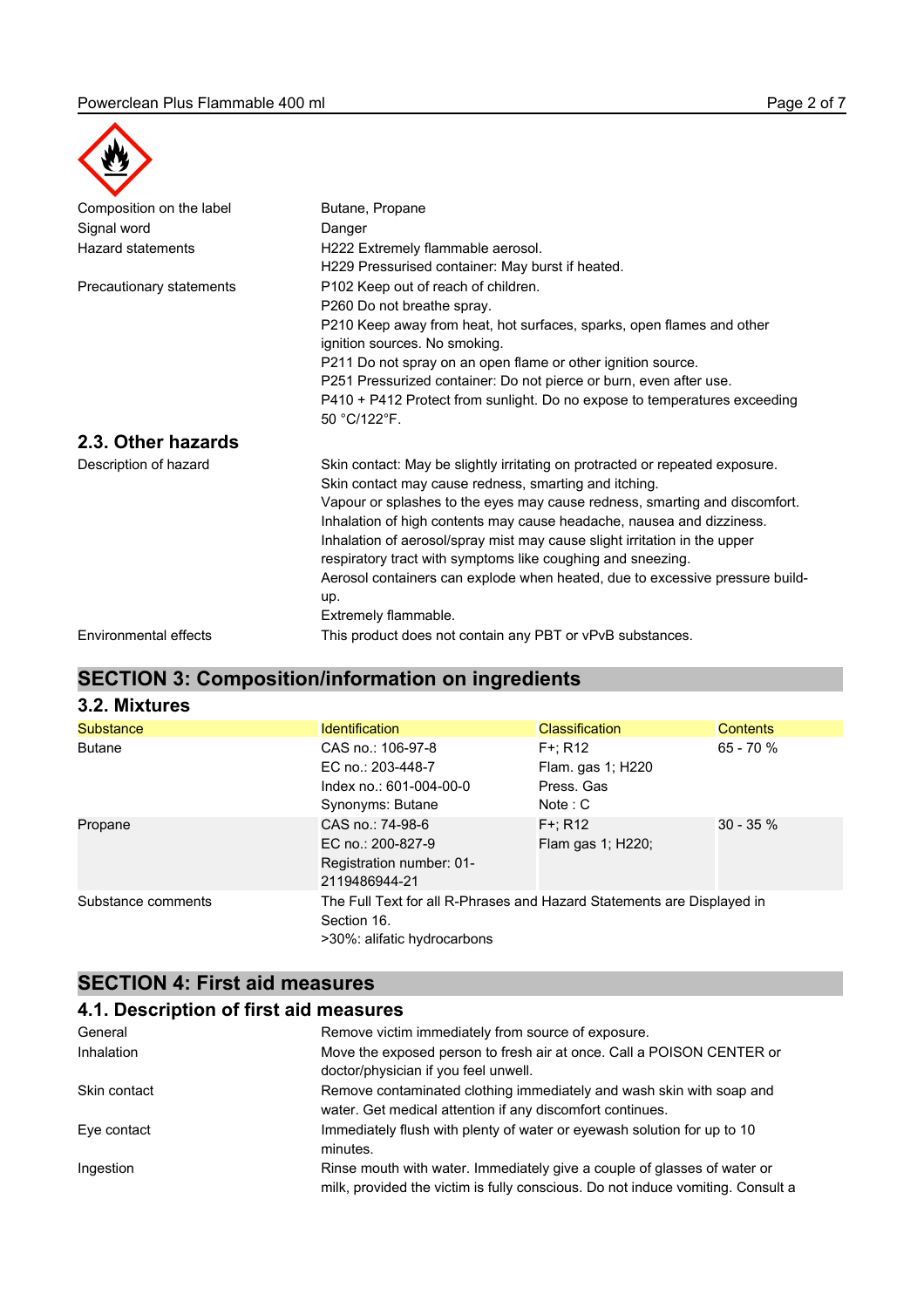|                                                                                 | physician for specific advice.                                                                                                                                                                 |  |  |
|---------------------------------------------------------------------------------|------------------------------------------------------------------------------------------------------------------------------------------------------------------------------------------------|--|--|
| 4.2. Most important symptoms and effects, both acute and delayed                |                                                                                                                                                                                                |  |  |
| Acute symptoms and effects                                                      | As described in section 2.2, 2.3 and 11.                                                                                                                                                       |  |  |
| 4.3. Indication of any immediate medical attention and special treatment needed |                                                                                                                                                                                                |  |  |
| Other Information                                                               | If unconscious: Call an ambulance/physician immediately. Show this Safety<br>Data Sheet.                                                                                                       |  |  |
| <b>SECTION 5: Firefighting measures</b>                                         |                                                                                                                                                                                                |  |  |
| 5.1. Extinguishing media                                                        |                                                                                                                                                                                                |  |  |
| Suitable extinguishing media                                                    | Extinguish with alcohol-resistant foam, carbon dioxide, dry powder or water<br>fog.                                                                                                            |  |  |
| Improper extinguishing media                                                    | Do not use a solid water stream as it may scatter and spread fire.                                                                                                                             |  |  |
| 5.2. Special hazards arising from the substance or mixture                      |                                                                                                                                                                                                |  |  |
| Fire and explosion hazards                                                      | Aerosol containers can explode when heated, due to excessive pressure build-<br>up. Gases that are dangerous to health may be formed in a fire: carbon<br>monoxide (CO), carbon dioxide (CO2). |  |  |
| 5.3. Advice for firefighters                                                    |                                                                                                                                                                                                |  |  |
| Personal protective equipment                                                   | Wear personal protective equipment, see section 8. Avoid breathing of<br>combustion gases. Wear self contained breathing apparatus during fire fighting.                                       |  |  |
| Fire fighting procedures                                                        | Containers close to fire should be removed immediately or cooled with water.                                                                                                                   |  |  |

#### **SECTION 6: Accidental release measures**

#### **6.1. Personal precautions, protective equipment and emergency procedures**

| Personal protection measures | For personal protection, see section 8. Do not smoke, use open fire or other |
|------------------------------|------------------------------------------------------------------------------|
|                              | sources of ignition.                                                         |

#### **6.2. Environmental precautions**

| Environmental precautionary                               | Contain spillages with sand, earth or any suitable adsorbent material. Provide                                                                                                                               |  |
|-----------------------------------------------------------|--------------------------------------------------------------------------------------------------------------------------------------------------------------------------------------------------------------|--|
| measures                                                  | ventilation and confine spill. Do not allow runoff to sewer. Do not let washing<br>down water contaminate ponds or waterways. Contact local authorities in case<br>of spillage to drain/aguatic environment. |  |
| 6.3. Methods and material for containment and cleaning up |                                                                                                                                                                                                              |  |

Cleaning method Clean contaminated area with oil-removing material. For waste disposal, see section 13.

#### **6.4. Reference to other sections**

Other instructions See section 8 and section 13.

## **SECTION 7: Handling and storage**

#### **7.1. Precautions for safe handling**

| Handling | Avoid contact with skin and eyes. Avoid inhalation of vapours and spray                                                                                                                                                                                            |
|----------|--------------------------------------------------------------------------------------------------------------------------------------------------------------------------------------------------------------------------------------------------------------------|
|          | mists. Keep away from heat, sparks and open flame. Provide good                                                                                                                                                                                                    |
|          | ventilation. Mechanical ventilation or local exhaust ventilation may be required.                                                                                                                                                                                  |
|          | Risk of vapour concentration on the floor and in low-lying areas. Take                                                                                                                                                                                             |
|          | precautionary measures against static discharges. Do not eat, drink or smoke<br>when using the product. Wash hands before breaks and before smoking,                                                                                                               |
|          | eating or drinking.                                                                                                                                                                                                                                                |
|          | 7.2. Conditions for safe storage, including any incompatibilities                                                                                                                                                                                                  |
| Storage  | Aerosol cans: Must not be exposed to direct sunlight or temperatures above<br>50°C. Allways store proper, out of the reach of children and not together with<br>food, feed, medicine and the like. Store at moderate temperatures in dry,<br>well ventilated area. |

#### **7.3. Specific end use(s)**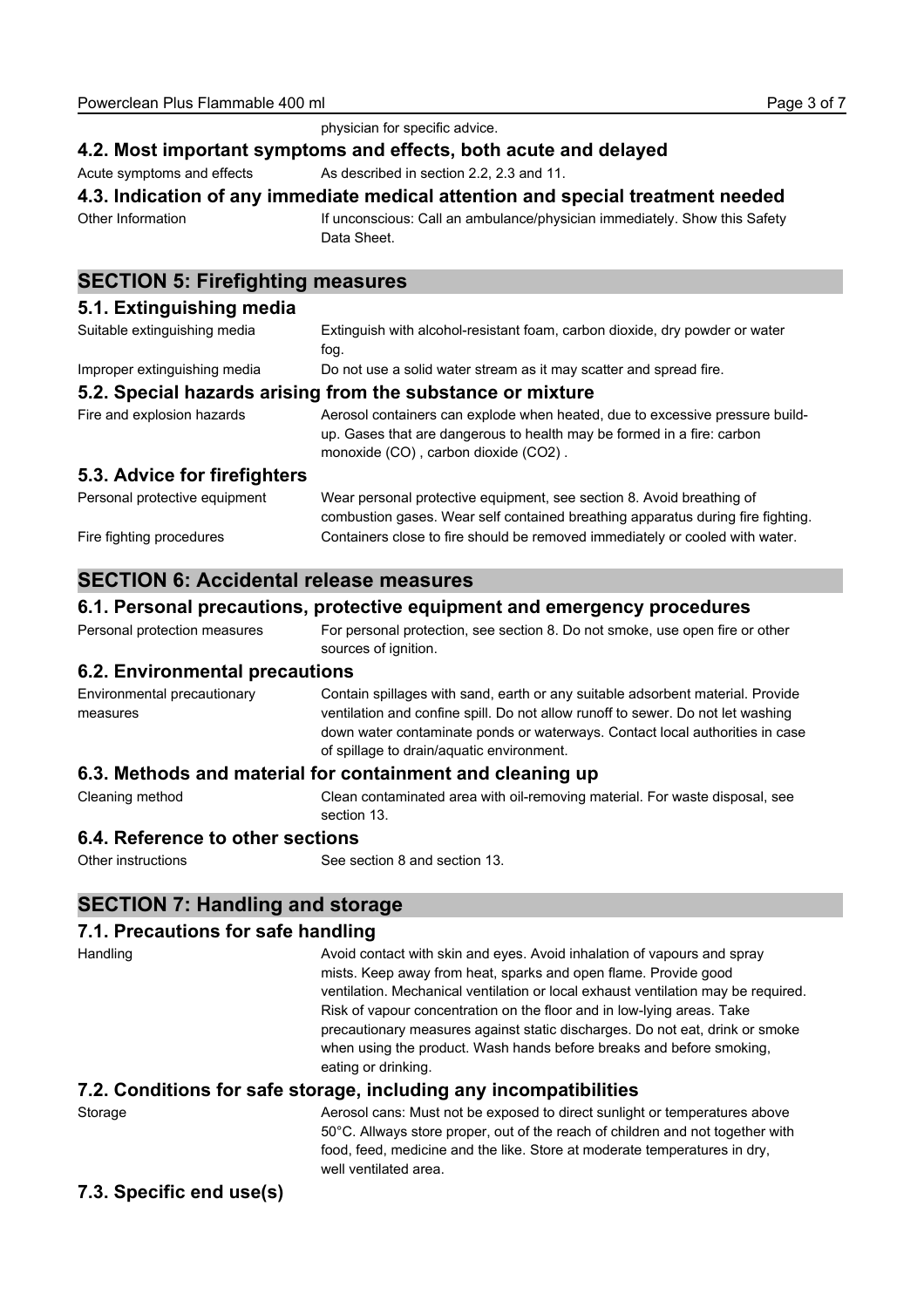Specific use(s) The identified uses for this product are detailed in Section 1.2.

### **SECTION 8: Exposure controls/personal protection**

#### **8.1. Control parameters**

#### **Occupational Exposure limit values**

| <b>Substance</b>                           | <b>Identification</b>                                                                                                                                    | Value                                                                                    | <b>TWA Year</b> |
|--------------------------------------------|----------------------------------------------------------------------------------------------------------------------------------------------------------|------------------------------------------------------------------------------------------|-----------------|
| <b>Butane</b>                              | CAS no.: 106-97-8<br>EC no.: 203-448-7<br>Index no.: 601-004-00-0<br>Synonyms: Butane                                                                    | 8-hour TWA: 600 ppm<br>8-hour TWA: 1450 mg/m3<br>15 min.: 750 ppm<br>15 min.: 1810 mg/m3 | 2011            |
| Propane                                    | CAS no.: 74-98-6<br>EC no.: 200-827-9<br>Registration number: 01-<br>2119486944-21                                                                       | 8-hour TWA: 1800 mg/m3<br>8-hour TWA: 1000 ppm                                           | 2008            |
| 8.2. Exposure controls                     |                                                                                                                                                          |                                                                                          |                 |
| Limitation of exposure on workplace        | Working place and methods must be arranged in order to avoid any direct<br>contact with the product. All handling to take place in well-ventilated area. |                                                                                          |                 |
| <b>Respiratory protection</b>              |                                                                                                                                                          |                                                                                          |                 |
| Respiratory protection                     | If ventilation is insufficient, use a respirator with type A (EN 141) gas filter<br>and P2 particle filter (EN 143/EN 149).                              |                                                                                          |                 |
| <b>Hand protection</b>                     |                                                                                                                                                          |                                                                                          |                 |
| Hand protection                            | Protective gloves are recommended. Nitrile gloves are recommended.<br>Breakthrough time: >2 hours.                                                       |                                                                                          |                 |
| Eye / face protection                      |                                                                                                                                                          |                                                                                          |                 |
| Eye protection                             | Use approved safety goggles or face shield. (EN 166).                                                                                                    |                                                                                          |                 |
| <b>Thermal hazards</b>                     |                                                                                                                                                          |                                                                                          |                 |
| Thermal hazards                            | See section 5.                                                                                                                                           |                                                                                          |                 |
| Appropriate environmental exposure control |                                                                                                                                                          |                                                                                          |                 |
| Environmental exposure controls            | See section 6.                                                                                                                                           |                                                                                          |                 |

## **SECTION 9: Physical and chemical properties**

### **9.1. Information on basic physical and chemical properties**

| <b>Physical state</b>                      | Aerosol.                |
|--------------------------------------------|-------------------------|
| Colour                                     | Colourless.             |
| Odour                                      | Almost odourless.       |
| Comments, Odour limit                      | No data recorded.       |
| Comments, pH (as supplied)                 | No data recorded.       |
| Comments, pH (aqueous solution)            | Not relevant.           |
| Comments, Melting point / melting<br>range | Not relevant.           |
| Comments, Boiling point / boiling<br>range | No data recorded.       |
| Flash point                                | Value: < -20 °C         |
| Comments, Evaporation rate                 | No data recorded.       |
| Comments, Explosion limit                  | No data recorded.       |
| Comments, Vapour pressure                  | No data recorded.       |
| Comments, Vapour density                   | No data recorded.       |
| Specific gravity                           | Value: $\sim$ 0,56 g/ml |
| Comments, Bulk density                     | Not relevant.           |
| Solubility in water                        | insoluble               |
| Comments, Partition coefficient: n-        | No data recorded.       |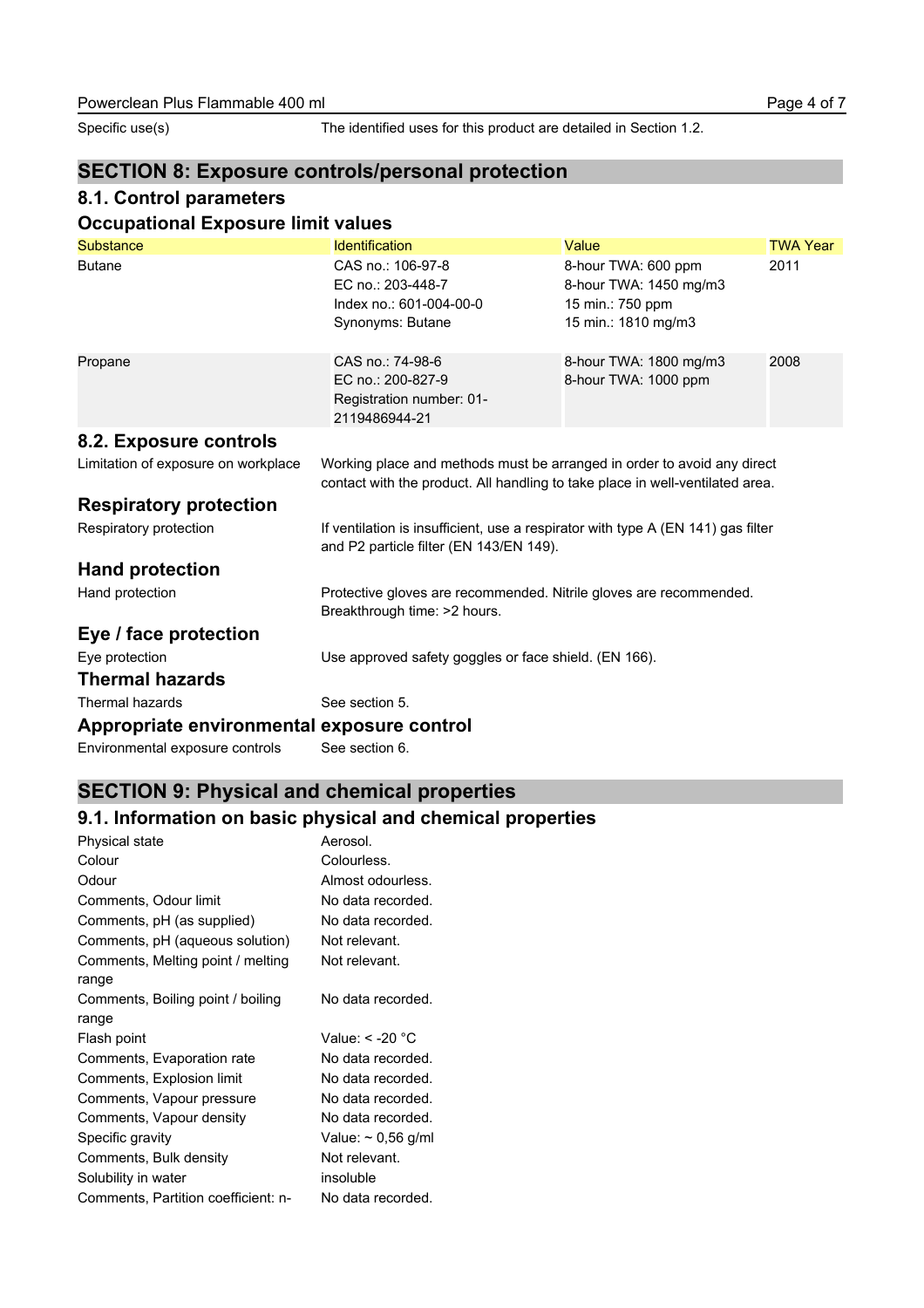#### Powerclean Plus Flammable 400 ml

| octanol / water                         |                                           |
|-----------------------------------------|-------------------------------------------|
| Comments, Spontaneous<br>combustability | No data recorded.                         |
| Comments, Decomposition<br>temperature  | No data recorded.                         |
| Comments, Viscosity                     | Not relevant.                             |
| Explosive properties                    | Not explosive.                            |
| Oxidising properties                    | Does not meet the criteria for oxidising. |

#### **9.2. Other information**

#### **Other physical and chemical properties**

Comments No information required.

#### **SECTION 10: Stability and reactivity**

| 10.1. Reactivity                             |                                                                                                                                                                                                                                                                                                                                                                                                                                          |
|----------------------------------------------|------------------------------------------------------------------------------------------------------------------------------------------------------------------------------------------------------------------------------------------------------------------------------------------------------------------------------------------------------------------------------------------------------------------------------------------|
| Reactivity                                   | No specific reactivity hazards associated with this product.                                                                                                                                                                                                                                                                                                                                                                             |
| 10.2. Chemical stability                     |                                                                                                                                                                                                                                                                                                                                                                                                                                          |
| Stability                                    | Stable under normal temperature conditions and recommended use.                                                                                                                                                                                                                                                                                                                                                                          |
| 10.3. Possibility of hazardous reactions     |                                                                                                                                                                                                                                                                                                                                                                                                                                          |
| Possibility of hazardous reactions           | See section 10.4 and section 10.5.                                                                                                                                                                                                                                                                                                                                                                                                       |
| 10.4. Conditions to avoid                    |                                                                                                                                                                                                                                                                                                                                                                                                                                          |
| Conditions to avoid                          | Avoid exposing aerosol containers to high temperatures or direct sunlight.<br>Avoid heat, flames and other sources of ignition.                                                                                                                                                                                                                                                                                                          |
| 10.5. Incompatible materials                 |                                                                                                                                                                                                                                                                                                                                                                                                                                          |
| Materials to avoid                           | No data recorded.                                                                                                                                                                                                                                                                                                                                                                                                                        |
| 10.6. Hazardous decomposition products       |                                                                                                                                                                                                                                                                                                                                                                                                                                          |
| Hazardous decomposition products             | Gases that are dangerous to health may be formed in a fire: carbon dioxide<br>(CO2), carbon monoxide (CO).                                                                                                                                                                                                                                                                                                                               |
| <b>SECTION 11: Toxicological information</b> |                                                                                                                                                                                                                                                                                                                                                                                                                                          |
| 11.1. Information on toxicological effects   |                                                                                                                                                                                                                                                                                                                                                                                                                                          |
| <b>Toxicological Information:</b>            |                                                                                                                                                                                                                                                                                                                                                                                                                                          |
| Other toxicological data                     | Toxicological tests on the product has not been performed.                                                                                                                                                                                                                                                                                                                                                                               |
| <b>Toxicological data for substances</b>     |                                                                                                                                                                                                                                                                                                                                                                                                                                          |
| <b>Potential acute effects</b>               |                                                                                                                                                                                                                                                                                                                                                                                                                                          |
| Inhalation                                   | Vapours may cause drowsiness and dizziness. Inhalation of high vapour<br>concentrations may cause symptoms such as mild irritation, headache,<br>dizziness, fatigue, nausea and in serious cases unconsciousness. Inhalation<br>af aerosols/mist may cause coughing and breathing difficulties. Contains<br>organic solvents which in case of overexposure may depress the central<br>nervous system causing dizziness and intoxication. |
| Skin contact                                 | Skin contact may cause redness, smarting and itching. Prolonged or repeated<br>exposure may degrease the skin with symptoms like redness, smarting,                                                                                                                                                                                                                                                                                      |

Eye contact **Exercise 20** May cause temporary eye irritation. Ingestion May cause nausea, headache, dizziness and intoxication. Pneumonia may be

#### **Symptoms of Exposure**

Symptoms of overexposure High concentrations of vapours may irritate respiratory system and lead to headache, fatigue, nausea and vomiting.

itching, cracking of skin and possible eczema.

the result if vomited material containing solvents reaches the lungs.

## **SECTION 12: Ecological information**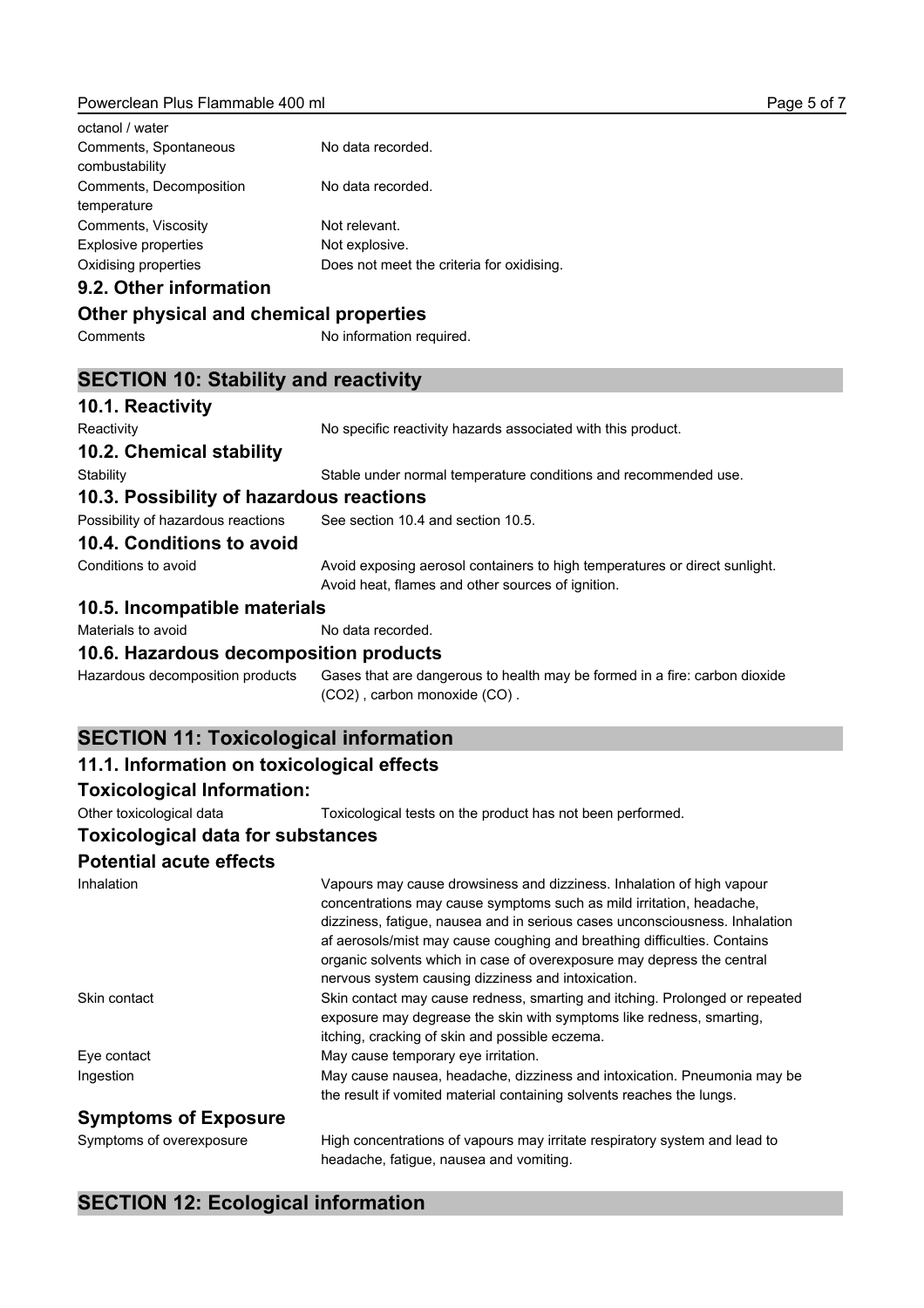#### **12.1. Toxicity**

Aquatic, comments No data available for the product.

## **Toxicological data for substances**

#### **12.2. Persistence and degradability**

Persistence and degradability The product is readily biodegradable.

#### **12.3. Bioaccumulative potential**

Bioaccumulative potential The product does not contain any substances expected to be bioaccumulating.

#### **12.4. Mobility in soil**

Mobility Mobility No data recorded.

#### **12.5. Results of PBT and vPvB assessment**

PBT assessment results This product does not contain any PBT or vPvB substances.

#### **12.6. Other adverse effects**

Environmental details, summation For this product no classification is required for environmental hazards.

#### **SECTION 13: Disposal considerations**

#### **13.1. Waste treatment methods**

| Specify the appropriate methods of<br>disposal | Do not dispose of residues and waste down the drains. Dispose of waste and<br>residues in accordance with local authority requirements.                                     |
|------------------------------------------------|-----------------------------------------------------------------------------------------------------------------------------------------------------------------------------|
| Product classified as hazardous<br>waste       | Yes                                                                                                                                                                         |
| Packaging classified as hazardous<br>waste     | Yes                                                                                                                                                                         |
| EWC waste code                                 | EWC: 150110 packaging containing residues of or contaminated by dangerous<br>substances                                                                                     |
| Other Information                              | Waste code applies to product remnants in pure form. When handling waste,<br>consideration should be made to the safety precautions applying to handling<br>of the product. |

#### **SECTION 14: Transport information**

| 14.1. UN number                    |                     |
|------------------------------------|---------------------|
| <b>ADR</b>                         | 1950                |
| <b>RID</b>                         | 1950                |
| <b>IMDG</b>                        | 1950                |
| <b>ICAO/IATA</b>                   | 1950                |
| 14.2. UN proper shipping name      |                     |
| <b>ADR</b>                         | <b>AEROSOL</b>      |
| <b>RID</b>                         | <b>AEROSOL</b>      |
| <b>IMDG</b>                        | <b>AEROSOLS</b>     |
| <b>ICAO/IATA</b>                   | AEROSOLS, FLAMMABLE |
| 14.3. Transport hazard class(es)   |                     |
| <b>ADR</b>                         | 2.2                 |
| <b>RID</b>                         | 2.2                 |
| <b>IMDG</b>                        | 2.2                 |
| <b>ICAO/IATA</b>                   | 2.2                 |
| 14.4. Packing group                |                     |
| Comments                           | Not relevant.       |
| 14.5. Environmental hazards        |                     |
| <b>IMDG Marine pollutant</b>       | No                  |
| 14.6. Special precautions for user |                     |
| EmS                                | F-D. S-U            |
|                                    |                     |